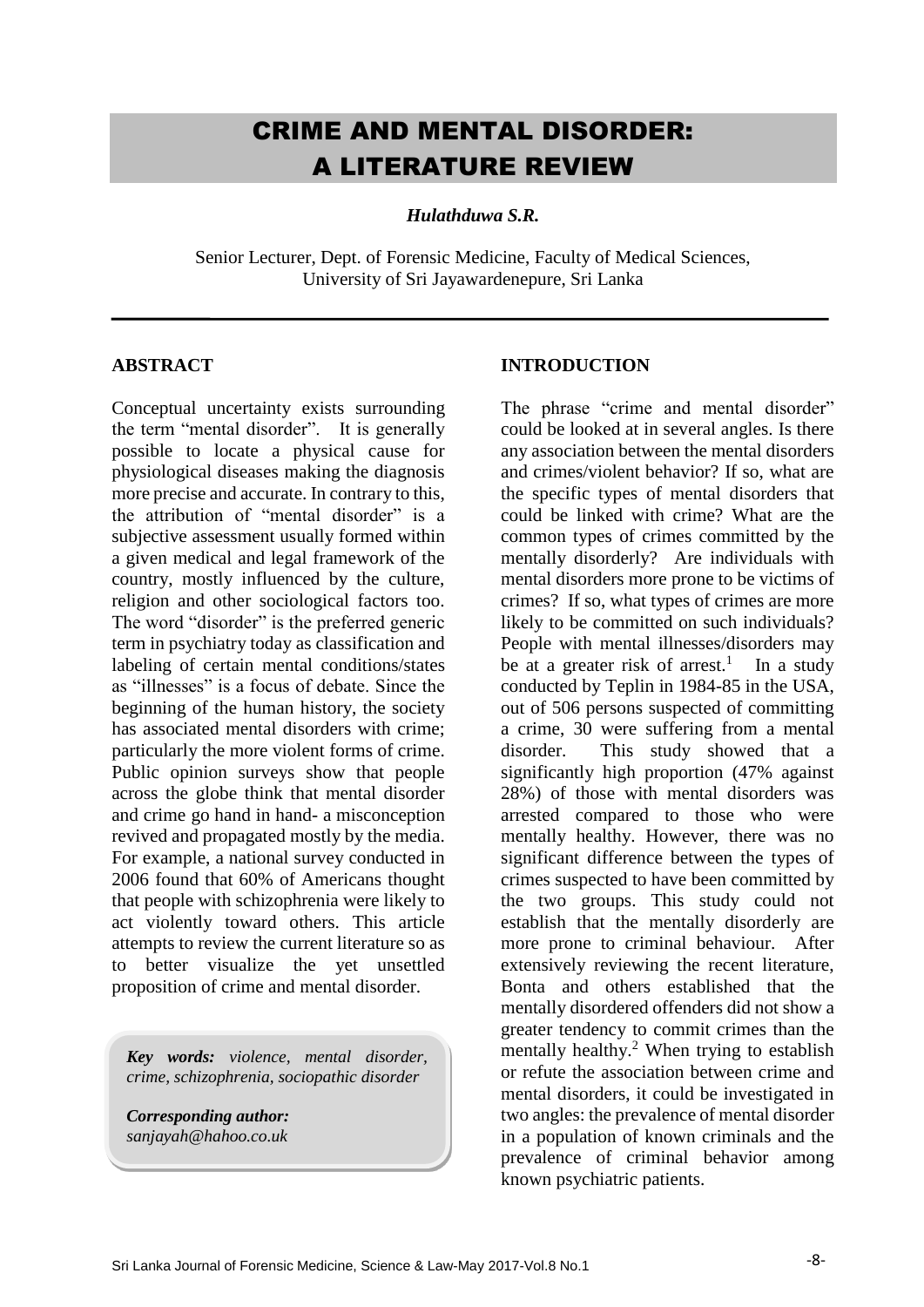# **DISCUSSION**

#### **Mental disorders among criminals**

In the developed world, there is a tendency that many mentally disordered offenders would be filtered out of the criminal justice system at an early stage. Therefore most of the studies are based on prison populations. Very few researches had been conducted on court samples. Coid describes two such studies, one as early as in 1940s.<sup>3</sup> Both indicated relatively low rates of mental disorders among criminals. More recent studies suggest that psychological problems are common among prison populations. Gunn et al. in 1991 have conducted an extensive survey among 5% of the male prisoners in England serving a sentence of six months or more and found that 37% of them were suffering from some kind of psychological disorder.<sup>4</sup> In a similar survey conducted by the same authors in 1978, (13 years prior to the one mentioned above as reference 4) it was revealed that 31% of convicted prisoners were suffering from some sort of psychological disorder.<sup>5</sup> In both occasions the prevalence of major psychotic disorders among the prisoners was 2%. In another study conducted by Taylor on both male and female life-sentence inmates in London prisons, it was revealed that the prevalence of major psychotic disorders among them was as high as 10%, schizophrenia being the commonest.<sup>6</sup> Teplin claimed that presence of severe mental illness among prison populations varied between  $4\% - 12\%$ .<sup>7</sup> Birmingham and others on their study on remand prisoners in Durham, found that 26% of them had suffered from one or multiple mental disorders excluding substance abuse. 4% of them were diagnosed as suffering from major psychiatric illness.<sup>8</sup> Brooke and others in their study on remand prisoners in thirteen adult prisons and three juvenile institutions in England found that 5% of them were suffering from major psychotic illness which they estimated as between 4 and 5 times the level found in the general population.<sup>9</sup> Singleton and others in an extensive research on inmates from entire prison population in

England found that 63% of male remand prisoners had an anti-social personality disorder while 14% of female prisoners were psychotic.<sup>10</sup> Similar findings were revealed by Fazel and Danesh where 3.7% of male prisoners were suffering from major psychotic illness, 10% from major depression and 65% from any form of personality disorder.<sup>11</sup> Gosden and others found that almost 70% of male adolescent remand prisoners suffered from any form of mental disorder during the previous twelve months.<sup>12</sup> Birmingham and others discovered that routine health screening upon reception into prison often failed to identify and detect mental disorder both in the convicted prisoners as well as in remand prisoners.<sup>13</sup>

Though extensive research is available as mentioned above, such findings do not necessarily provide conclusive evidence towards the link between mental disorder and crime. This is due to alternative explanations. For example mentally disordered offenders may be more vulnerable to be "caught' by the public or the law enforcement authorities due to their inept behavior. Furthermore, the police may have a low threshold in charging such individuals. Also, the police and the courts may consider that conviction is the best method to keep them away from the society and provide them with compulsory treatment. Naturally, guilty pleas will be commoner among those with mental disorders. Mental disorder could have been developed subsequent to offending and sometimes as a result of incarceration in undesirable prison conditions itself.14,15

# **Criminal behavior among the individuals with mental disorders**

This is the second approach to investigate a link between crime and mental disorder. Here, the researchers look at the crime rate among psychiatric patients (and compare it with that of the general population). Brennan and others found that those suffering from major psychiatric illness showed a greater risk of arrest for violence. 16 Steadman and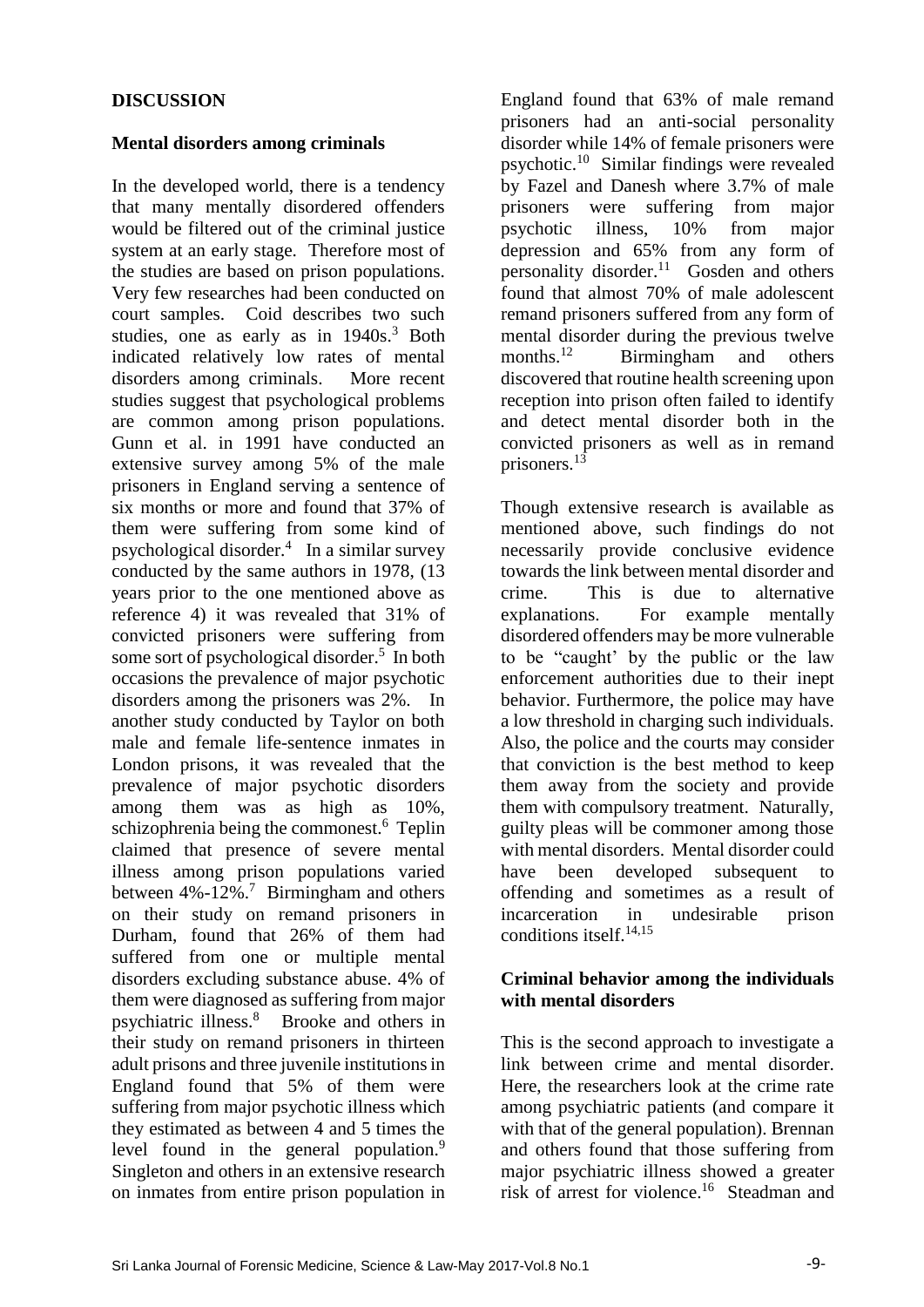others concluded that offending by psychiatric patients was more related to the factors which serve as general predictors of violence (such as age, gender, ethnicity, social class and etc.) than to their mental disorder.<sup>17</sup> Toch and Adams studied the previous offences of a population of mentally disordered prisoners and found that all of them were going through considerable psychological disturbances by the time they have committed their previous crimes.<sup>18</sup> Most of the research focuses on the mental illness and violent forms of crimes such as rape and murder. Relatively little research has been conducted on petty crimes such as shop-lifting. Gibbens<sup>19</sup> and Taylor and  $Gunn^{20}$  both suggest that there is an over representation of mental disorder among those convicted for arson or criminal damage. The relationship between mental disorder and risk of violence ("dangerousness") was promoted by the psychiatrists of by-gone era when they could not find a plausible alternative explanation to account for serious crimes. $21$  Though the modern-day psychiatry does not fully support this idea, there is still a common belief that the mentally disorderly are particularly prone to violent behaviour. It is prudent to find out how evidence-based this proposition is. Taylor and Gunn in their research based on remand prisoners either charged with or convicted of a homicide offence; found that 9.3% showed symptoms of schizophrenia, 1.9% affective psychosis and 26% 'mixed disorders'.<sup>22</sup> Hafner and Boker in their German research concluded that schizophrenia is the type of mental disorder most clearly connected with serious and violent crimes though the percentages are quite low (about 0.05 percent of all schizophrenics). $2^3$  There is also evidence that people suffering from psychopathic disorder are prone to violent crimes. Black and Spinks found out that psychopaths are more likely to indulge in violent crimes than those suffering from other forms of mental disorders.<sup>24</sup> Hare and others established a higher recidivism rate for most crimes among the psychopaths than those suffered from other types of mental disorders.<sup>25</sup> Jameison and Taylor focusing on discharged patients

from three English high-security hospitals concluded that two thirds of those classified under the legal category of "psychopathic disorder" have resorted to violent crimes within the next two years of discharge.<sup>26</sup> There is also evidence that post-traumatic stress disorder (PTSD) could be associated with crime and violence. Solursh studying a sample of 100 American Vietnam-War veterans suffering from PTSD; found out that 94% had a pattern of "combat addiction" where nightmares or flashbacks experienced as a 'high' had alternated with periods of severe depression.<sup>27</sup> Collins and Bailey studying a prison sample of 1140 males; established a relationship between PTSD and violent crime excluding armed combating.<sup>28</sup> Here, the 2.3% who satisfied the strict criteria of PTSD showed a significantly higher chance of being arrested or imprisoned for a violent offence.

One ongoing problem in the scientific literature is the use of diverse methods (without uniformity) to assess rates of violence both among the mentally ill as well as the control groups. Some studies are based on self-reporting or participant's recollection of the events. These studies may underestimate the rates of violence due to participants being reluctant to admit resorting to violence, forgetting what they did in the past or lying. Some other researchers have relied upon the data in the criminal justice systems while yet others have not controlled multiple variables beyond substance abuse that contribute to violent behaviour such as stress, poverty, personal adversity or family history. The MacArthur Violent Risk Assessment Study was designed to eliminate such bias.<sup>29</sup> This is considered as one of the first researches to address the design flaws of the earlier researches. The designers counted on three sources of information simultaneously in the assessment of rates of violence: interviewing the participants multiple times to assess selfreported violence on an on-going basis, verifying the participant's memory by crosschecking with multiple sources (such as family members, case managers) and finally getting information from arrest reports and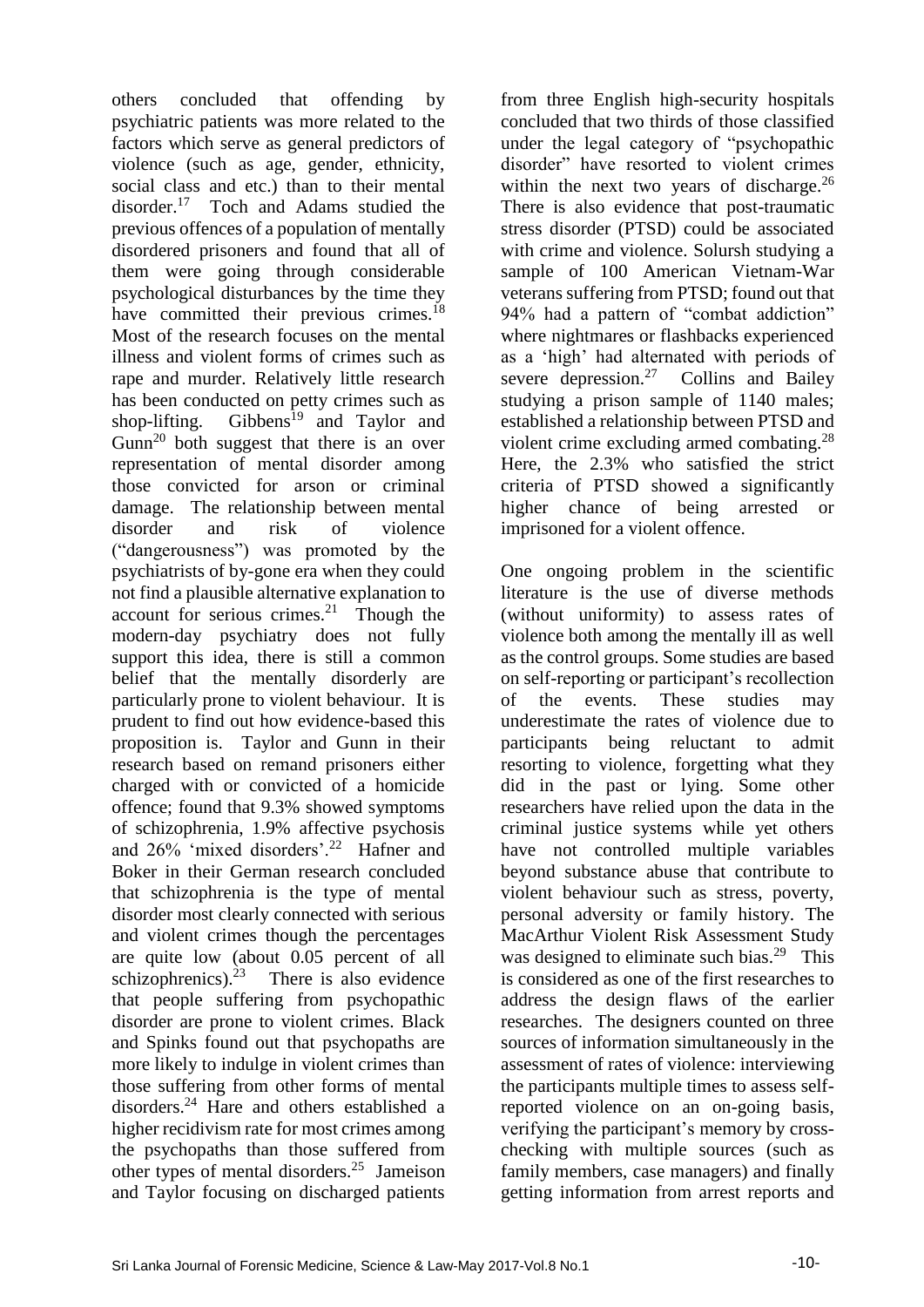hospital records. This study showed that 31% of people who had a so called "dual diagnosis" of substance abuse disorder and psychiatric disorder, committed at least one act of violence a year compared with 18% of people with a psychiatric disorder alone. This confirmed that substance abuse is a key contributor to violent behaviour. After controlling for substance abuse, rates of violence reported in the study may reflect factors common to a particular neighbourhood rather than the symptoms of a psychiatric illness. In two other best designed studies, investigators from the University of Oxford suggested that shared genetic vulnerability and common elements of social environment (poverty, early exposure to violence) were at least partially responsible for violent behaviour though rates of violence increased dramatically in those with a dual diagnosis of psychiatric disorder and substance abuse.<sup>30,31</sup> These two studies, taken together with MacArthur study suggest that violence by people with mental disorders stem from multiple overlapping factors interacting in complex ways. These include family history, personal stressors such as divorce or bereavement and socioeconomic factors such as poverty or homelessness. Substance abuse is often tightly attached to this scenario making it hard to tease apart the influence of other less obvious factors. The same view is supported by a recent study conducted by Jillian Peterson in 2014 with the patronage of American Psychological Association which is the largest scientific and professional organization representing psychology in the United States.<sup>32</sup>

# **CONCLUSION**

It is difficult to establish a firm relationship between mental disorder and crime though there are some exceptions. For example schizophrenia is the psychosis most associated with violence though actual numbers involved are very small. There is also an established association between psychopathic disorder and violence though violent behaviour is innately incorporated in

to the definition of this disorder. Furthermore, though there is evidence that certain types/forms of mental disorder are *associated with* criminality, there is no conclusive proof that the offences have occurred *as a result of* the mental disorder. Although a subset of individuals with psychiatric disorders commits assaults and violent crimes, findings are inconsistent as to how much mental illness contributes in the context of substance abuse and other sociocultural and genetic factors. The vast majority of people with mental illness are not violent. The public is misinformed by the entertainment and news media about the link between mental illness and violence. These inaccurate beliefs about mental illness and violence lead to wide-spread stigma and discrimination.

# **REFERENCES**

1. Teplin L (1984) Criminalising mental disorder: The comparative arrest rate of the mentally ill. *American Psychologist*, 39, 794- 803 Teplin L (1985) The criminality of the

mentally ill. *American Journal of Psychiatry*, 142, 593-598

- 2. Bonta J, Law M, Hanson K (1998) The prediction of criminal and violent recidivism among mentally disordered offenders: A meta analysis. *Psychological Bulletin*, 123, 123-142
- 3. Coid J (1984) How many psychiatric patients in prison? *British Journal of Psychiatry*, 145, 78-86
- 4. Gunn J, Maden A, Swinton M (1991) Treatment needs of prisoners with psychiatric disorders. *British Medical Journal*, 303, 338-341
- 5. Gunn J, Robertson G, Dell S, Way C (1978) *Psychiatric aspects of imprisonment.* London: Academic Press
- 6. Taylor P (1986) Psychiatric disorders in London's life-sentenced offenders*. British Journal of Criminology*, 26, 63-78
- 7. Teplin L (1990) The prevalence of severe mental disorder among urban jail detainees: Comparison with the epidemiologic catchment area programme. *American Journal of Public Health,* 80, 663-669
- 8. Birmingham L, Mason D, Grubin D (1996) Prevalence of mental disorder in remand